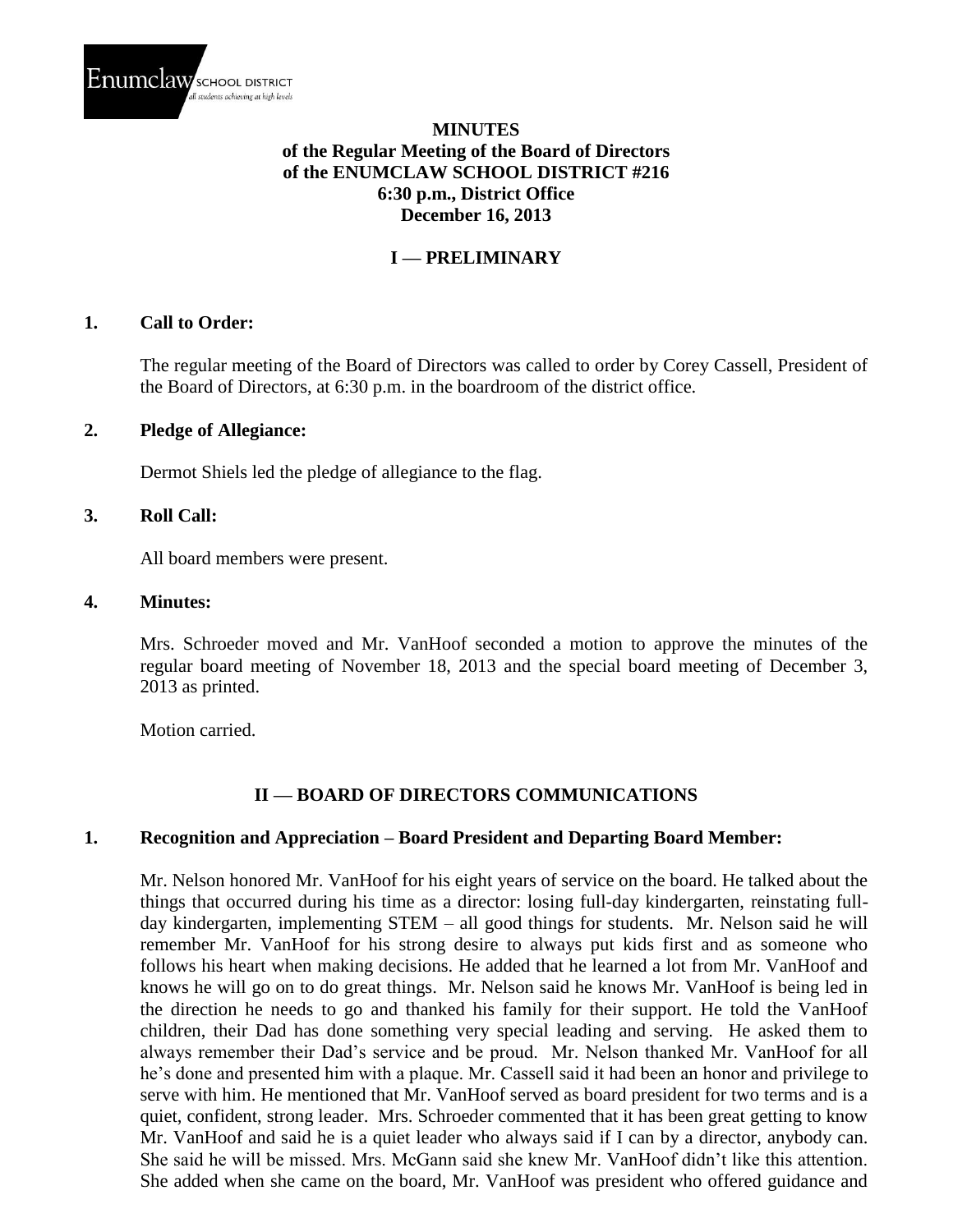made her feel comfortable with his calm manner. She appreciates that and said she learned a lot from him as he is a great teacher. Mrs. Merrill said thank you in a huge way to Mr. VanHoof. She has so appreciated working with him with his inclusive ways. He has embraced staff, students and community, working hard to keep things connected. She said even in the hard conversations, she always felt respected by him. She has also learned so much from him and thanked him and his family. Mrs. Merrill added that at eight years, he is just starting to get seasoned. Reilly Desmul commented that Mr. VanHoof is a very comfortable presence who is easy to talk to. Katja Barnhart said she was very nervous when she started as student representative but everyone has been so welcoming. Mr. VanHoof is very comfortable to be around. Mr. VanHoof thanked the board and said it has been an honor and a privilege to serve Enumclaw and Black Diamond. He believes he received more than he gave and added it has been fun being a team mate. Speaking to those who might entertain being a board member, he said it is a great opportunity and encouraged people to give it a try. He is excited for Bryan to begin. He thanked his wife, Jaclyn, and their children for their sacrifices during his tenure. Mr. VanHoof said he takes a little bit of each board member with him as he leaves and said the district is in good hands. He remarked that Mr. Nelson and his staff do a great job and he would put them up against anyone in the state. Mr. VanHoof encouraged people to get involved and visit the schools to see what's going on. He then introduced his family members who were present.

### **2. Welcome – Re-elected/Elected Board Members:**

Mr. Nelson introduced re-elected board director, April Schroeder, and newly elected director, Bryan Stanwood.

### **3. Oaths of Office:**

Mrs. Schroeder, director of district 2, and Mr. Stanwood, director of district 5, took their oaths of office.

Mr. Stanwood introduced his wife Susan, and children Abby and Ryan.

## **4. Reorganization of the Board:**

Mr. Cassell explained per board policy, the board would reorganize and called for nominations for board president. Mrs. Merrill moved and Mrs. McGann seconded a nomination for Mrs. Schroeder for board president.

Motion carried.

Mr. Nelson thanked Mr. Cassell for his service as board president, stating that he has done a magnificent job as board president and as spokesperson for the board. Mr. Cassell was presented with a presidential gavel in honor of his service.

Mrs. Schroeder assumed the president's seat and opened the nominations for vice-president. Mr. Cassell moved and Mrs. Merrill seconded a nomination for Mrs. McGann for board vicepresident.

Motion carried.

Mrs. Schroeder opened the nominations for legislative representative. Mrs. McGann moved and Mr. Cassell seconded a motion for Mr. Stanwood for legislative representative.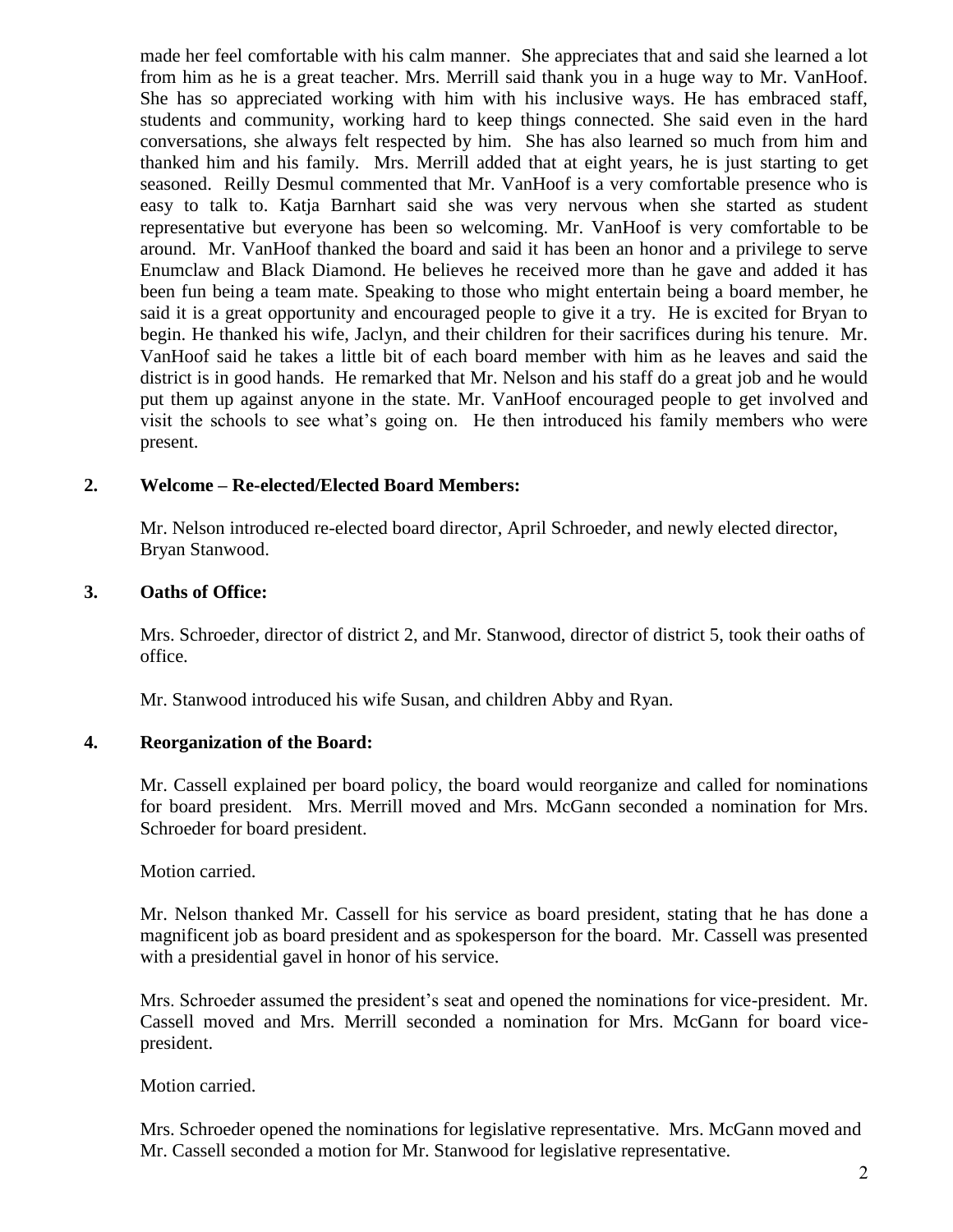Motion carried.

## **5. Celebrate the EHS Volleyball Team – Best GPA in the State:**

Mr. Nelson invited the EHS volleyball team to come into the board room. He introduced Coach Jackie Carel and Athletic Director Phil Engebretsen. Mr. Nelson stated that the girls had the highest GPA in the state with a 3.91. Coach Carel talked about the girls' outstanding achievement and what a great group of individuals the girls are. She commented that the parents should be standing beside them as they are the nurturers. Mrs. Carel said the girls are high achievers on and off the court. She asked the girls to introduce themselves and share their most challenging class. After the introductions, Mrs. Carel said it takes someone special to be a student athlete and they make their parents and her proud every day. Mr. Nelson said that they have made us all incredibly proud on and off the court. He loves hearing their stories. Mrs. Merrill commented that it is very exciting to go around the state as a WSSDA board director and brag on our students. She congratulated them. Mr. Cassell congratulated them also and said he is very proud of their accomplishment.

### **6. Brief Intermission**

A brief intermission was taken to serve cake to outgoing board member, Chris VanHoof, new board member, Bryan Stanwood and the EHS volleyball team. The meeting came back to order at 7:05 p.m.

### **7. Good News of the District:**

Mrs. McGann shared that she and Mrs. Merrill attended the EHS production of "The Diary of Ann Frank" and said it was another amazing performance by the drama department. She also attended the Seahawks Day at Black Diamond Elementary. Mrs. McGann said it was an amazing day the students will never forget.

Mrs. Merrill shared that she attended the same events along with the EHS Christmas concert. She took her parents and said it was a wonderful performance with a lot of students involved.

Mr. Stanwood added that he attended the concert also and said it was amazing. Mr. Scott is a great teacher. He also attended the Christmas parade. Mrs. Merrill thanked those who walked in the parade despite the cold.

## **8. Superintendent Report:**

Mr. Nelson was helping his wife with the cold nights program and was waiting for a text to join the parade. By the time he arrived, Santa was going by. Every night has been filled with choir, band, Magic Strings and other events in the district. He said it is a great time of year to celebrate our kids and their talents. Mr. Nelson said "The Diary of Ann Frank" was very emotional and thought Mr. Fiedler's part at the end was exquisite.

Mr. Nelson reported we are keeping the website current with events including the NFL Play 60 Grant. He acknowledged the work of Jill Forza who wrote the winning grant. There is a great article on the website. Mr. Nelson also wanted to highlight the board's decision to put two levies on the ballot, an M & O levy which is 20% of our budget, and an instructional technology levy. The board worked tirelessly to set the amount for this and arrived at .27/\$1,000 for the amount. When you click on the headline on the website, you will find FAQs regarding the levies and a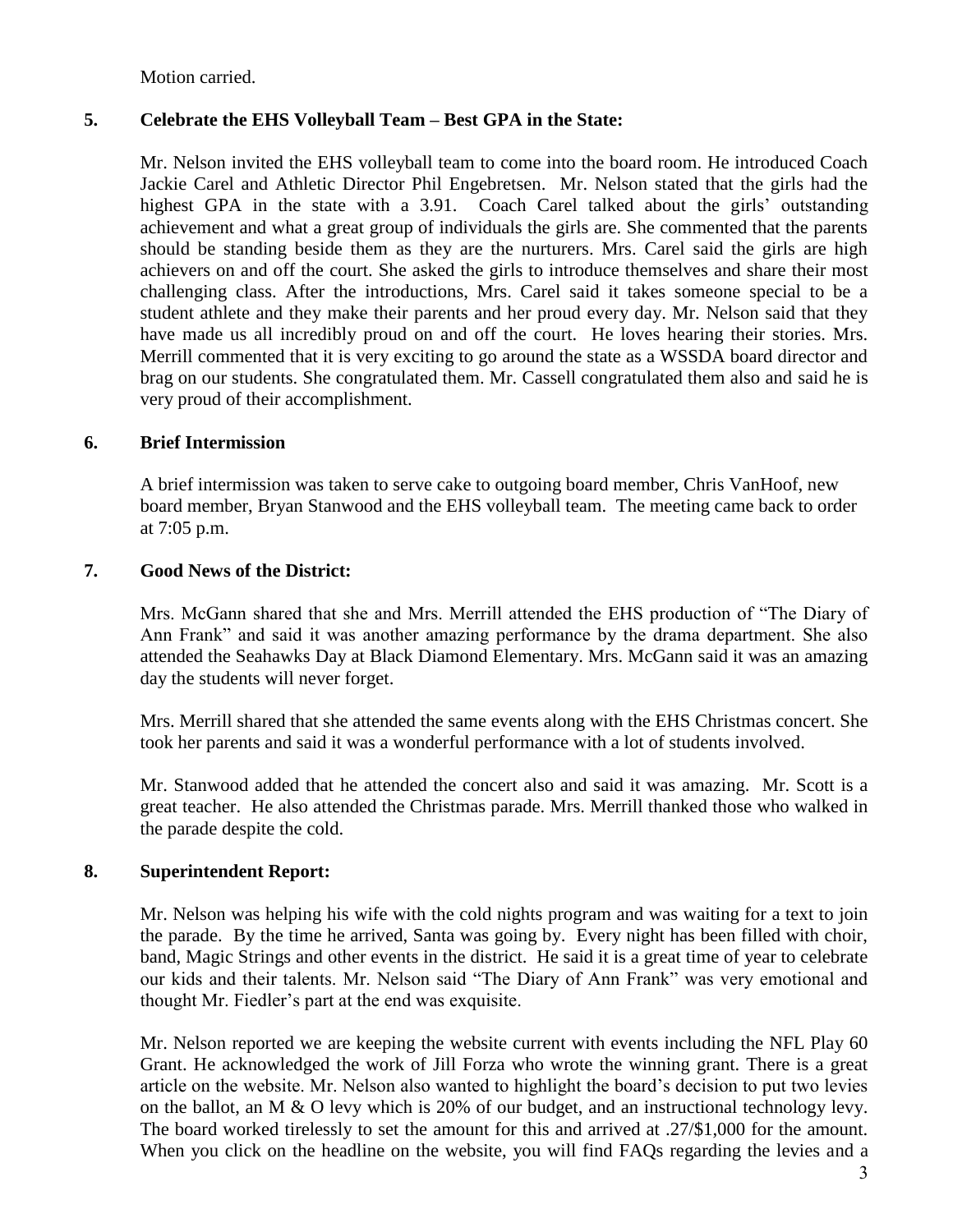"Star" document that explains the two ballot measures. Both measures require a simple majority to pass. We join surrounding districts in putting the M  $\&$  O and Technology levies on the ballot. He has asked leadership to share good solid information on the levies whenever they can.

In launching the first of the 2014 year activities, Mr. Nelson invited the public to attend the State of Ed Address on January 23rd at the EHS Commons. A free soup supper will be served to the communities of Black Diamond and Enumclaw at 6:00 p.m. in the high school Commons by the board. At approximately 6:30 p.m., the address will be presented with a theme of "An Evening with the Stars". He hopes to enlist students to participate as guest stars and they will help introduce exciting events. Mr. Nelson hopes people will come for the supper and bring along a canned food item. These will be divided between Enumclaw and Black Diamond to replenish post-holiday shelves at the food banks. Mr. Nelson wants to be sure people save the date.

Between this meeting and the January meeting, the state legislature ramps up. He shared a couple of pieces to watch for including legislative proposals regarding TPEP and the secondary school requirement for 1080 hours. This could jeopardize PLC time. Mr. Nelson is watching this closely and trying to figure out to facilitate it. The State Board of Education is promoting this. He wanted people to be aware of these key issues and the impact on our district.

### **9. Robotics Demonstration:**

Mr. Cassell introduced the EHS Robotics team who came to demonstrate two robots. Mr. Cassell, who is involved with the Robotics club, shared they will be hosting a competition Friday evening at EHS beginning at 5:00 p.m. Mr. LovellFord introduced Mrs. Went who shared the mission of robotics and then asked the club members to introduce themselves and share their goals. After the introductions, Mrs. Went shared that these students get to work with their wonderful gifts and have great goals for the future. She also thanked the parents for their support. Paul Crews, club president, and Preston Went, club treasurer, demonstrated the robots. They shared the goal is to get students interested in STEM. The Enumclaw Robotics Club is the largest group in the state. The hope is that the league competition will catapult them into the state competition. After state, they could compete in San Francisco and St. Louis. It was a great presentation!

Mrs. Schroeder asked if anyone present wished to address the board as a whole to please step forward and state their name and complete an information card for the board secretary. She explained we want to properly record and recognize those who present during the meeting. Mrs. Schroeder reminded the audience there is a three-minute time limit.

## **III — HEARING OF PERSONS DESIRING TO ADDRESS THE BOARD AS A WHOLE**

Kristin Millard introduced herself as a member of the bargaining team and a technology staff person. Ms. Millard shared that it takes more than certificated staff to teach children, naming the classifications of classified staff who also work with our students. PSE staff feel they have done their part during the budget cuts and asked the district to consider a pay increase for all classified staff.

The following parents and students addressed the board with their concern over issues related to perceived cyber-bullying and censorship:

- Cathy Dalhquist, State Representative Parent
- Kari Christensen Parent
- Alicia Cassell Student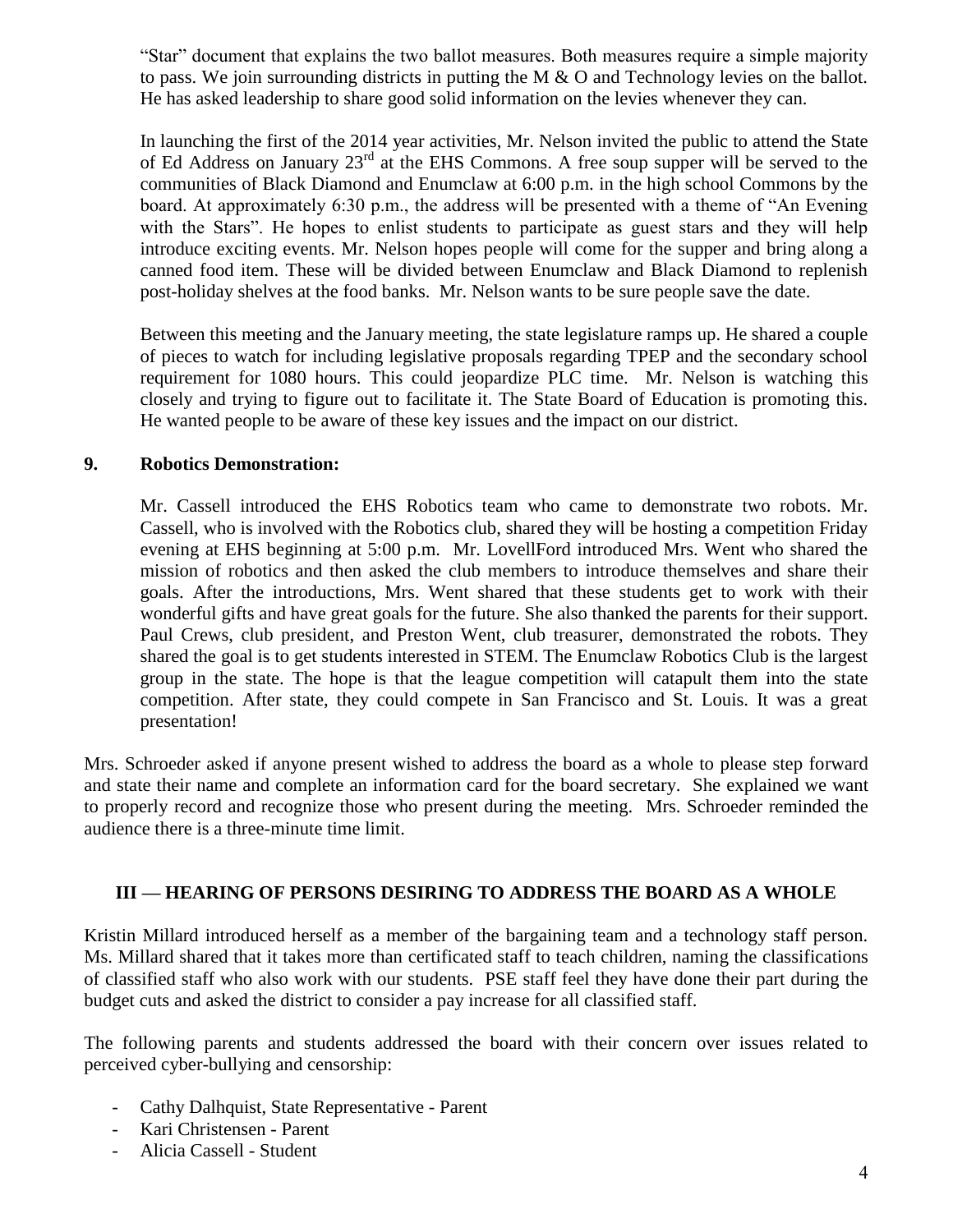- Ailene Armstrong Parent
- Mauricio Portillo, Sr. Parent
- Mauricio Portillo, Jr. Student
- Gloria Portillo Parent
- Joslin Pierotti Student

# **IV — ADMINISTRATION/BUSINESS**

## **1. Payroll and Vouchers:**

Mr. Madden presented the list of top ten expenditures in the district as follows: Muckleshoot Indian Tribe, Food Services of America, Puget Sound Energy, Associated Petroleum Products, City of Enumclaw, Perkins-Coie, APEX Learning, NW ESD 189, Fairfax Hospital, and Superintendent of Public Instruction.

Mr. Madden shared a list of the local businesses with which the district did \$24,081 of business in the month of November. The district is pleased to support local businesses and purchase their products.

Mrs. Schroeder reminded the audience that the board receives their packets a week ahead to review and ask any questions regarding the vouchers.

After reviewing all vouchers, Mrs. McGann moved and Mr. Cassell seconded to approve general fund vouchers in the amount of \$634,296.52; capital projects in the amount of \$10,048.45; associated student body fund in the amount of \$61,848.93; and ratification of the general fund payroll warrant for November in the amount of \$2,861,367.05.

Mrs. Merrill asked if increasing the bid level was helpful. Mr. Madden agreed that it had.

Motion carried.

# **2**. **Consent Agenda:**

- **1. Donation of \$883.19 from Kibler PTA to Kibler Elementary for Rigby PM book sets for 2nd graders (\$343.21), (4) mp3 players with headphones for kindergartners (\$191.48), and Scholastic "Let's Find Out" weekly reader program (\$348.50).**
- **2. Donation of 1989 BMW valued at \$4,200 from AFM Auto Sales to the EHS Streetmasters Club**
- **3. Donation of \$3,000 of floral design materials from Louise Nickel to the EHS Floral Design Classes**
- **4. Donation of \$4,984.43 from the Enumclaw Schools Foundation to Full-day Kindergarten Grants**
- **5. Donation of \$1,000 from Eric and Jill Ranft to the EHS Robotics Program**
- **6. Personnel Report**

The consent agenda was presented by Mrs. Schroeder. Mr. Cassell moved and Mr. Stanwood seconded to approve the consent agenda. Mr. Cassell thanked those who made generous donations, including the Ranfts for the Robotics Club.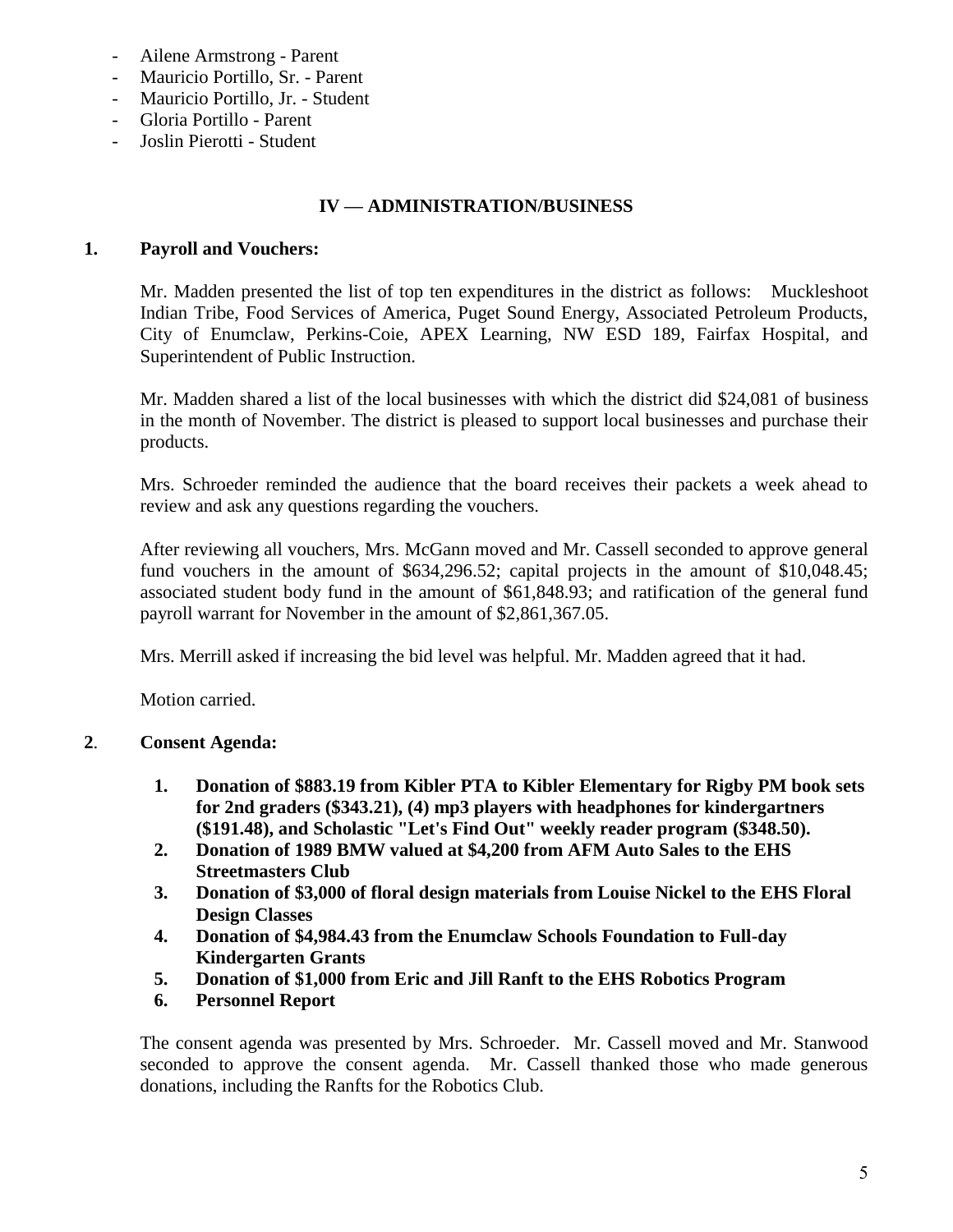- 1. Donation of \$883.19 from Kibler PTA to Kibler Elementary for Rigby PM book sets for 2nd graders (\$343.21), (4) mp3 players with headphones for kindergartners (\$191.48), and Scholastic "Let's Find Out" weekly reader program (\$348.50).
- 2. Donation of 1989 BMW valued at \$4,200 from AFM Auto Sales to the EHS Streetmasters Club
- 3. Donation of \$3,000 of floral design materials from Louise Nickel to the EHS Floral Design Classes
- 4. Donation of \$4,984.43 from the Enumclaw Schools Foundation to Full-day Kindergarten Grants
- 5. Donation of \$1,000 from Eric and Jill Ranft to the EHS Robotics Program
- 6. Personnel Report

# **Certificated:**

- A. Resignation:
	- 1. Claire Nelson, district nurse, district office, effective 12.6.2013

# **Classified:**

- A. Rehire:
	- 1. Nedra Sapanos, lead kitchen assistant, Black Diamond, effective 10.28.2013
- B. Resignation:
	- 1. Murray Gilbert, custodian, Kibler, effective 12.2.2013
	- 2. Rosemary Moller, paraeducator, Westwood, effective 11.25.2013
- C. New Hire:
	- 1. Kristine Karstens, paraeducator, Westwood, effective 11.18.2013
	- 2. Kathy Little, paraeducator, Westwood, effective 9.3.2013
	- 3. Alicia Dickerson, paraeducator, Sunrise, effective 11.12.2013
	- 4. Jayme Wade, office manager, Westwood, effective 1.2.2014
- D. Leave Replacement:
	- 1. Leanna Suhoversnik, paraeducator, Southwood, effective 11.21.2013
- E. Transfer:
	- 1. Stephen Thomas, custodian, from EMS to Sunrise/Kibler, effective 12.17.2013
- F. Additional Hours:
	- 1. Tiffany Triplett, kitchen assistant, Southwood, effective 11.1.2013
	- 2. Carolyn McMillin, kitchen assistant, Kibler, effective 11.18.2013
	- 3. John Morgado, custodian, Kibler, effective 1.2.2014
- G. Change of Assignment:
	- 1. Karen Barlowe, from kitchen assistant to head cook, EHS, effective 12.11.2013

Motion carried.

# **3. Career and Technology Education Annual Update and Plan:**

Kevin Smith, EHS CTE Director, presented his annual report. The board table was decorated with lovely centerpieces and handmade glass ornaments created by CTE students at EHS. Mr.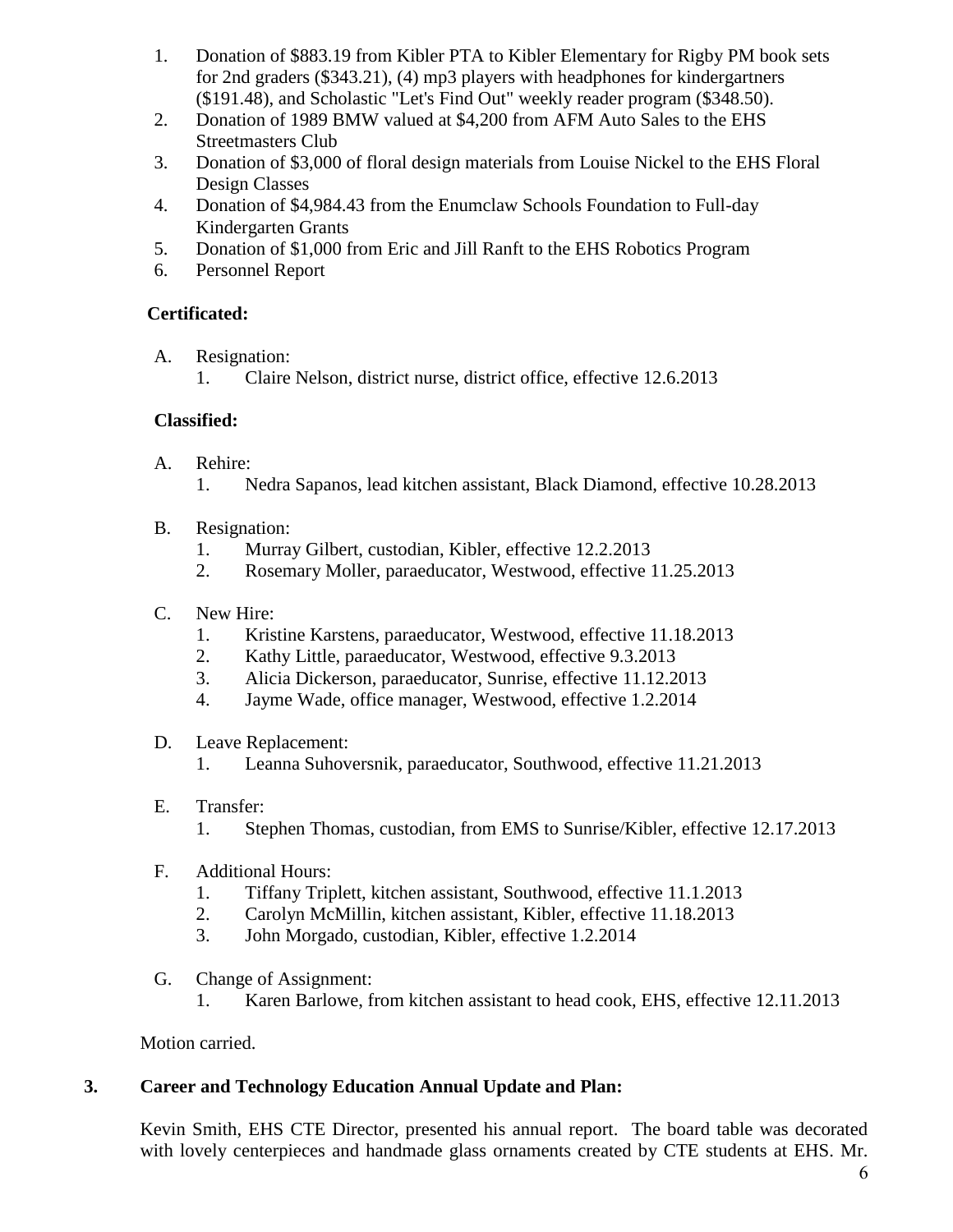Smith reminded the board they had approved the Carl Perkins plan over the summer. He shared a PowerPoint presentation so update the board with current information about the CTE Department. High points were: new courses being added; cross-crediting with CTE and core classes; Tech Prep; Running Start; Perkins Grant; Robotics; STEM classes and donations; and expanding CTE support at the middle schools and tribal school. Please see Mr. Smith's entire PowerPoint attached.

At the conclusion of the report, Mr. Cassell commented that what has transpired in CTE over the last few years is phenomenal. The partnerships in the community with local manufacturers are an amazing benefit. Mr. Smith added that he is able to move faster to expand as a result of these great partnerships. Mrs. Merrill reminded that STEM began with the Enumclaw Schools Foundation. The STEM event is coming up on January  $30<sup>th</sup>$ . Mr. Nelson stated that we are becoming a world class system that has come to the attention of Superintendent Randy Dorn who is impressed by the work here. Mr. Smith has also been able to focus on CTE without also doing the athletic director work. Mr. Nelson said at a recent meeting, he was the only superintendent already on board with Code.org.

Mrs. Merrill moved and Mr. Cassell seconded to approve the CTE Plan as presented.

Motion carried.

#### **4. Resolution # 999: 2013-15 Energy Efficiency Grant:**

Mr. Madden shared that the state is offering an energy grant. The first step in the process is for us is to approve a resolution for an intent to apply.

Mr. Cassell moved and Mrs. Merrill seconded to approve Resolution # 999: 2013-15 Energy Efficiency Grant. Mr. Cassell comented that the district has seen gains as a result of the energy grants.

Motion carried.

### **5. Resolution # 1000: Washington Learning Source:**

Mr. Nelson stated as a result of Mr. Marlow's research, he discovered a partnership with the ESD to renew and purchase software licenses. We can make use of the ESD's research and knowledge base when we need information.

Mr. Cassell moved and Mr. Stanwood seconded to approve Resolution # 1000: Washington Learning Source. Mrs. Merrill confirmed that there is no cost involved.

Motion carried.

### **6. General Fund Report:**

Mr. Madden presented the general fund report for 2013-14. 21.76% of the 2013-14 budget has been expended with 27.25% of revenues received. Mr. Madden shared graphs depicting the revenue and expenditure history.

The beginning of the year fund balance was \$7,815,593.32. Total resources available: \$19,960,015.08. Expenditures to date: \$10,257,718.02. Reserved grant carry-over: \$200,000.00; reserved inventory – commodities carried over: \$28,218.00; reserve of 5% per board policy: